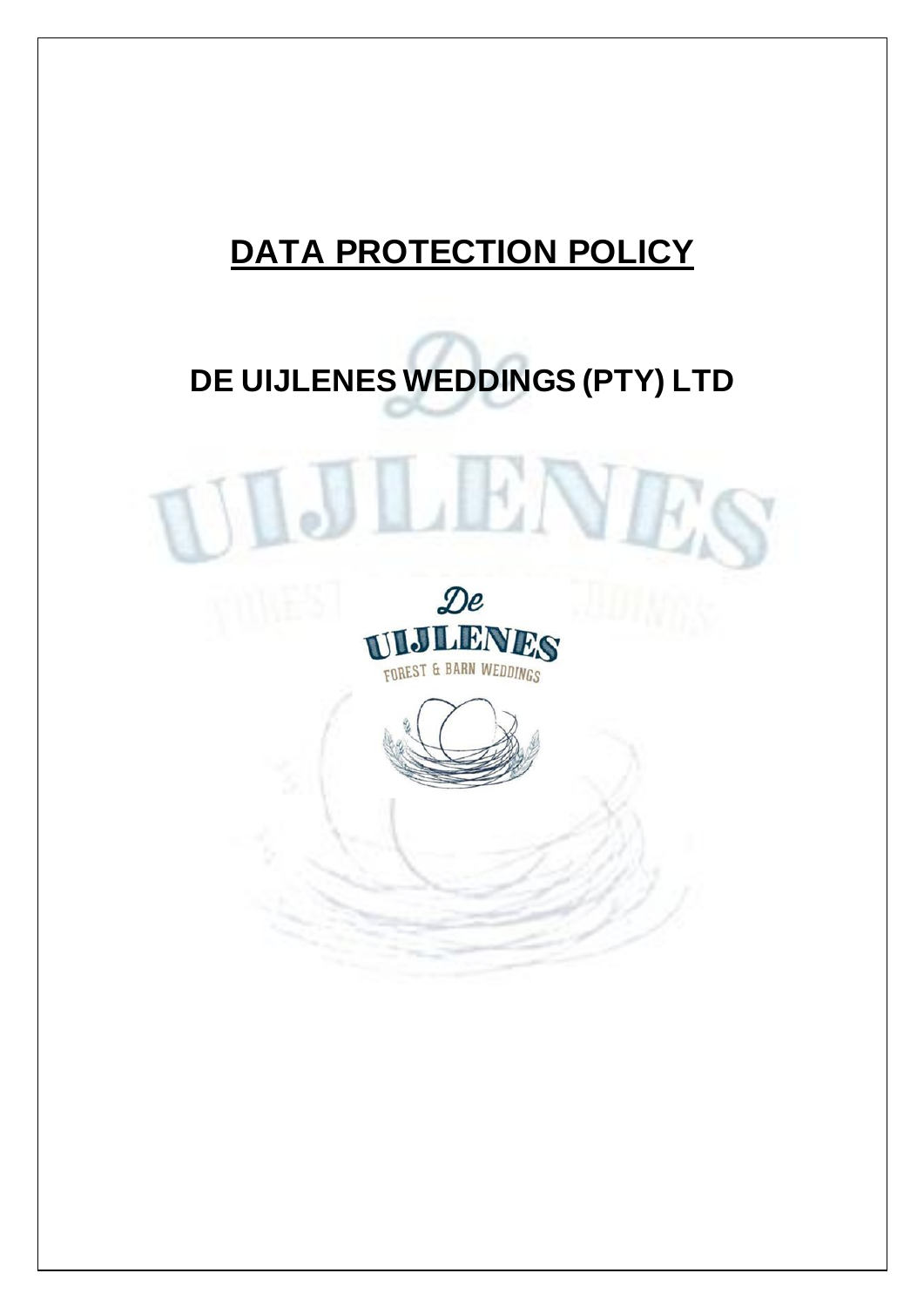# **TABLE OF CONTENTS**

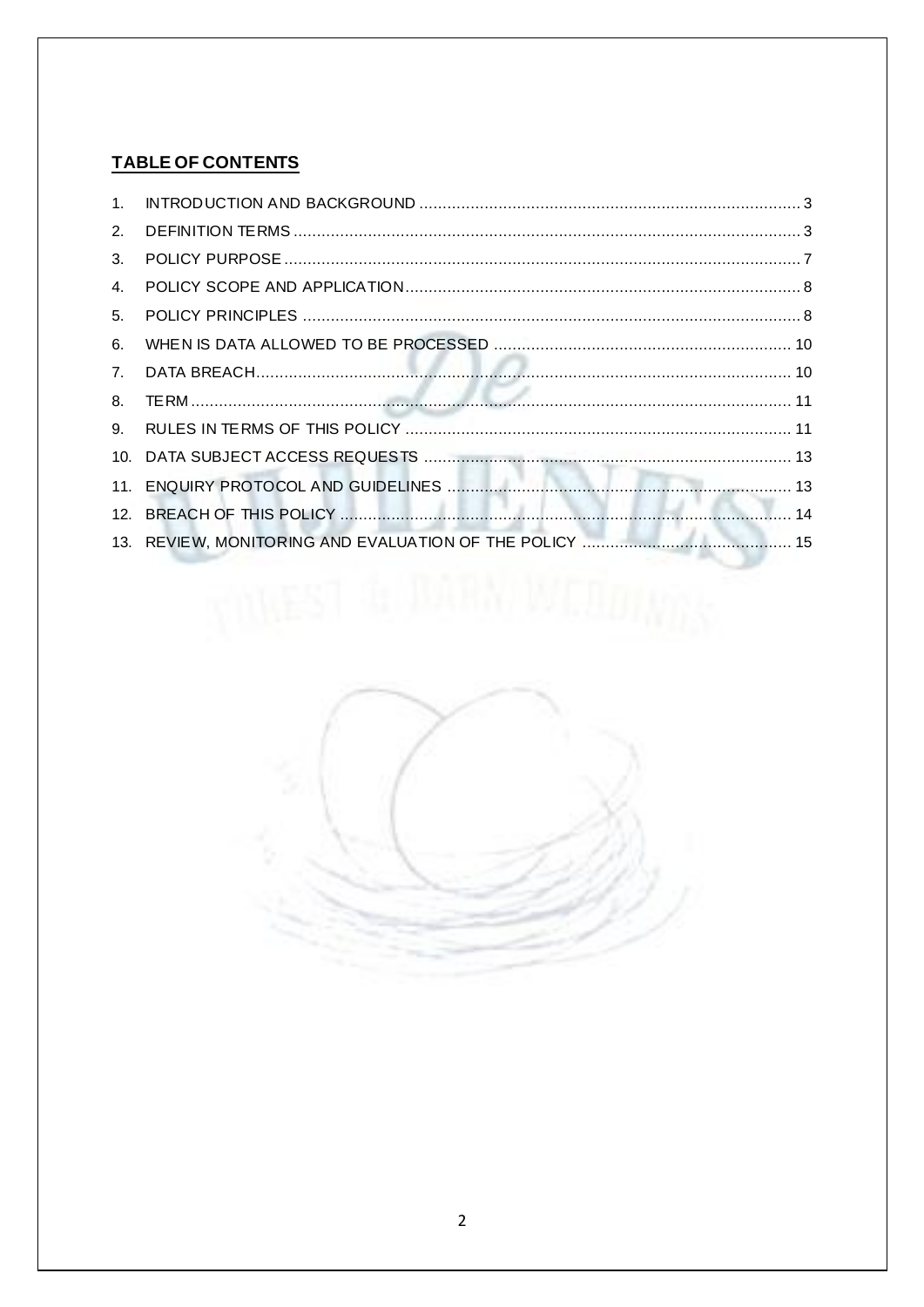#### <span id="page-2-0"></span>**1. INTRODUCTION AND BACKGROUND**

- 1.1. The right to privacy is an important human right entrenched and protected by the Protection of Personal Information Act 4 of 2013 and the General Data Protection Regulation 2016/679
- 1.2. De Uijlenes Weddings (Pty) Ltd recognizes the importance of privacy and is committed to handling the personal information of customers, employees and third party personnel in accordance with the provisions of the Protection of Personal Information Act 4 of 2013 and the General Data Protection Regulation 2016/679.
- 1.3. This is the main Data Protection Policy for De Uijlenes Weddings (Pty) Ltd**.**

# <span id="page-2-1"></span>**2. DEFINITION TERMS**

- 2.1 In this Policy, the following words shall, unless otherwise stated or inconsistent with the context in which they appear, bear the following meanings and other words derived from the same origins as such words (that is, cognate words) shall bear corresponding meanings:
	- 2.1.1 "**Associated Persons**" means the Company's Employees and Persons.
	- 2.1.2 "**Biometrics**" means a technique of personal identification that is based on physical, physiological or behavioral characterization including blood typing, fingerprinting, DNA analysis, retinal scanning and voice recognition.
	- 2.1.3 "**Commencement Date**" means the date upon which this Policy will come into force being
	- 2.1.4 "**Company**" means **De Uijlenes Weddings (Pty) Ltd**, with registration number: 2012/168693/07, and having its registered address at Uilkraal Farm, Gansbaai, Western Cape, 7220, and including but not limited to all affiliates, subsidiaries, related and inter-related parties.
	- 2.1.5 "**Consent**" means voluntary, specific, informed expression of will in terms of which permission is given to process personal information.
	- 2.1.6 "**Data Protection Officer**" means the Company's designated employee who supervises, monitors and reports on compliance with this Policy.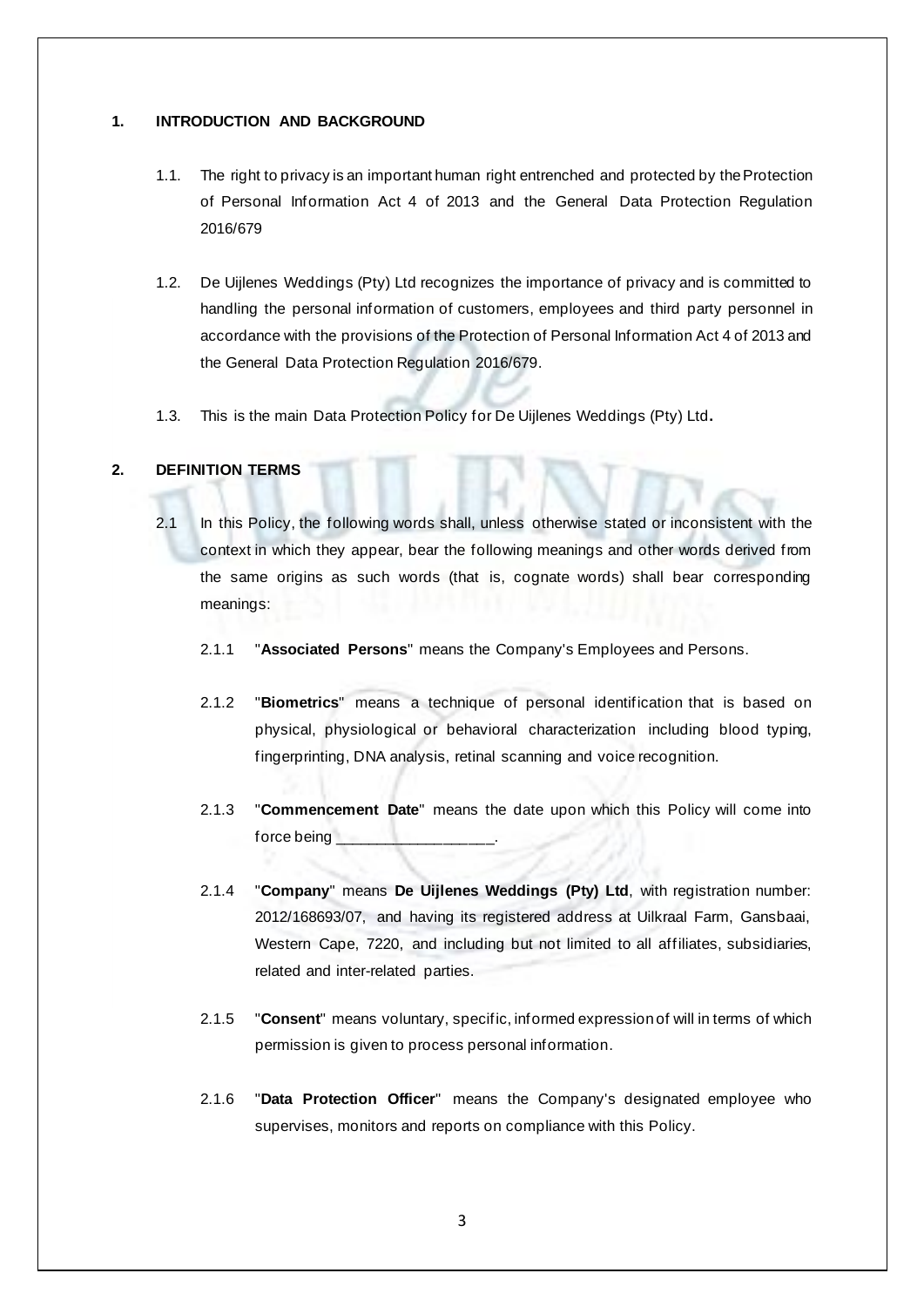- 2.1.7 "**Data Subject**" means a natural or juristic person to whom the Personal Data relates and whose data is processed.
- 2.1.8 "**Employee**" means any employee duly employed by the Company on a fixed term or permanent basis.
- 2.1.9 "**Filing System**" means any structured set of personal information, in a centralized, decentralized or dispersed basis, which is arranged according to specific criteria.
- 2.1.10 "**GDPR**" means the General Data Protection Regulation 2016/679.
- 2.1.11 "**Interim Period**" means the period of 3 (three) years from the Commencement Date.
- 2.1.12 "**Personal Data**" means any non-public personal information collected directly from the Data Subject which can directly or indirectly identify such Data Subject including but not limited to the following:
	- race, gender, sex, pregnancy, marital status, national or ethnic origin, color, sexual orientation, age, physical or mental health, disability, religion, conscience, belief, culture, language and birth of the person;
	- medical, financial, criminal or employment history of a person;
	- any identifying name, number, symbol, email address, physical address, telephone number, location information, online identifier;
	- biometric information of the person;
	- personal opinions, views or preferences of a person, or of another person about the person; and
	- correspondence of a private or confidential nature, whether implicit or explicit, or would reveal the contents of data.
- 2.1.13 "**Persons**" means all service providers who have entered into a contractual relationship with the Company for the supply of goods and/or services and any other relevant external parties engaged with the Company in their professional and/or personal capacity, which is not provided for above.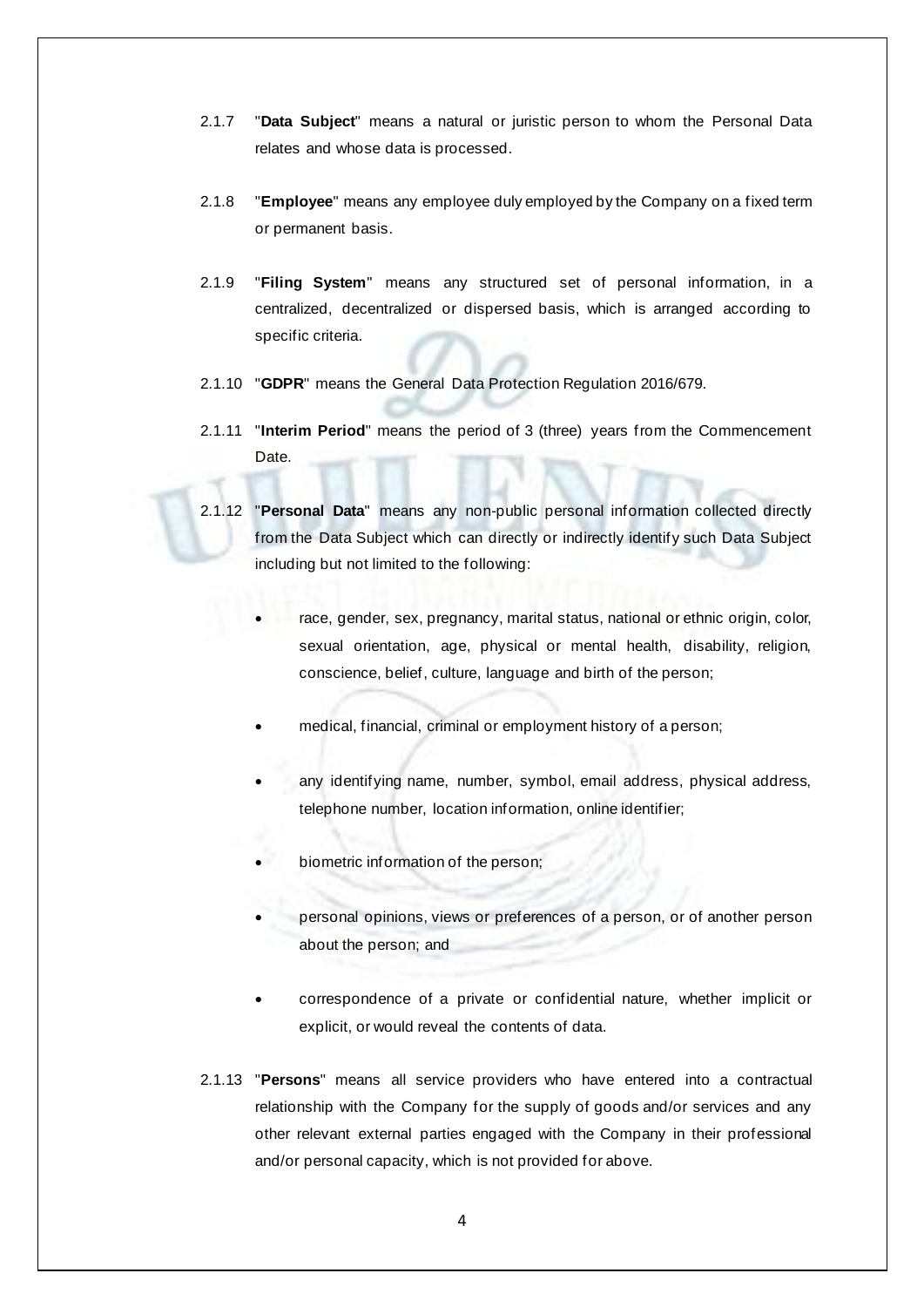- 2.1.14 "**Policy**" means this document, including any schedules and annexures attached hereto, as amended from time to time.
- 2.1.15 "**POPIA**" means the Protection of Personal Information Act 4 of 2013, as amended, and including all annexures and regulations thereto.
- 2.1.16 "**Record**" means recorded information in any form, including, without limitation, writing, tape recorder, computer equipment (hardware/software), or other electronic device from which information may be stored, derived, produced or recorded; label, marking, book, map, plan, graph, drawing, photograph, film, negative, tape, or any other device in which a visual image may be embodied and reproduced.
- 2.1.17 "**Responsible Party / Parties**" means the person(s) that requires the Personal Data for any particular reason and determines the purpose of and means for processing the Personal Data.
- 2.2 In this Policy, unless the context clearly indicates a contrary intention, the following will apply:
	- 2.2.1 Clause headings are for convenience and shall not be used in its interpretatio n.
	- 2.2.2 An expression which denotes any gender includes the feminine and neuter genders and vice versa.
- 2.3 Where:
	- 2.3.1 a number of days is prescribed, it shall consist of any days of the week including Saturdays, Sundays and public holidays (recognized in South Africa) and shall be calculated exclusively of the first and inclusively of the last day;
	- 2.3.2 a day upon which any act is required to be performed is not a business day, the Parties shall be deemed to have intended such act to be performed upon or by the first business day thereafter; and
	- 2.3.3 figures are referred to in numerals and words, the words shall prevail in the event of a conflict between the two.
- 2.4 Any reference to:
	- 2.4.1 the singular shall include the plural and vice versa;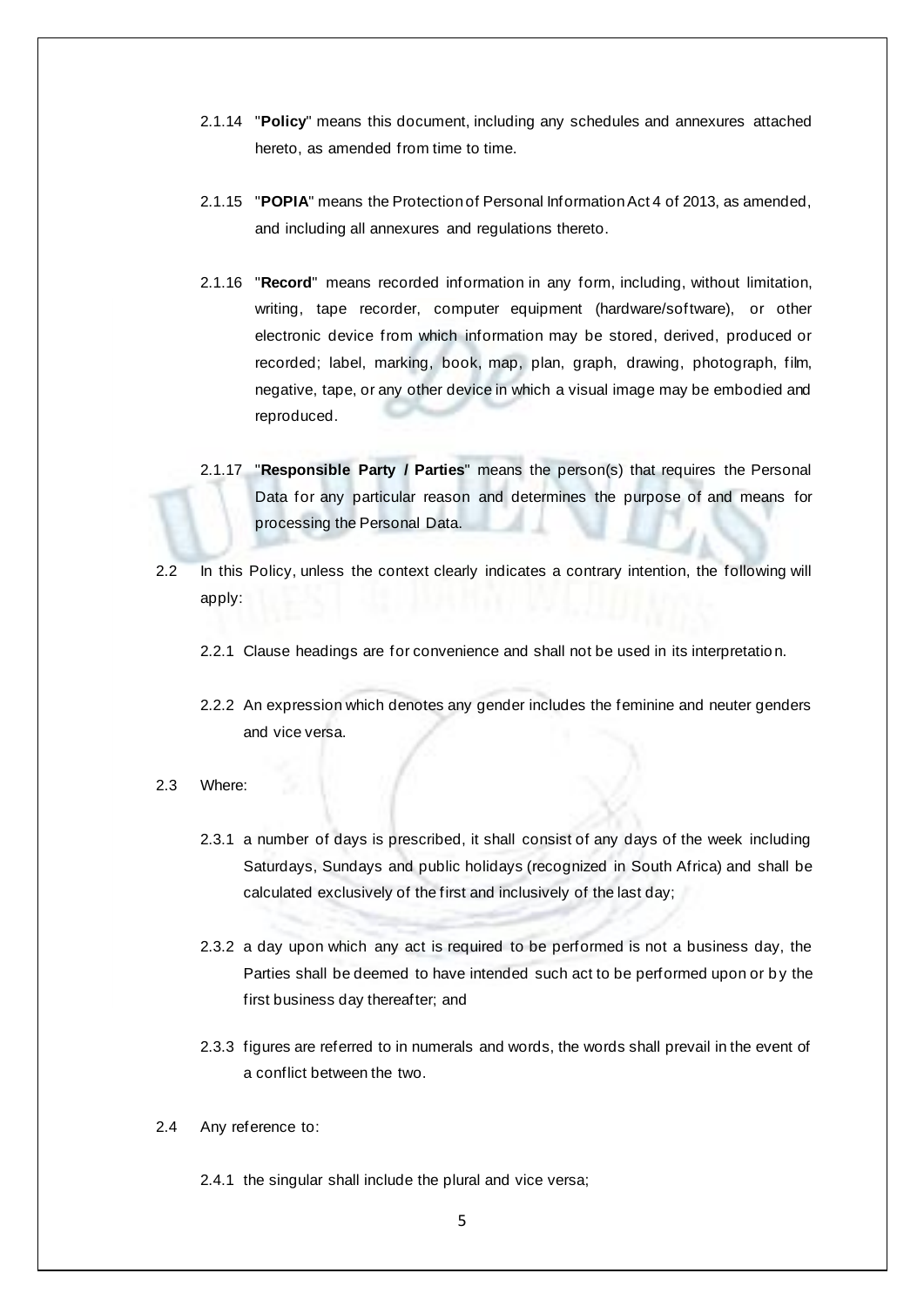- 2.4.2 a natural person shall include bodies corporate, trusts and other legal personae and vice versa;
- 2.4.3 an enactment is to that enactment as at the date of signature and as amended, replaced or re-enacted from time to time;
- 2.4.4 a document or instrument includes the document or instrument as ceded, delegated, novated, altered, supplemented or replaced from time to time; and
- 2.4.5 to a Party includes that Party's successors-in-title and permitted assigns.
- 2.5 If any provision in a definition is a substantive provision conferring rights or imposing obligations on any Party, notwithstanding that it is only in the definition clause, effect shall be given to it as if it were a substantive provision in the body of this Policy.
- 2.6 Expressions defined in this Policy shall bear the same meanings in schedules or annexures to this Policy which do not themselves contain their own definitions.
- 2.7 All schedules and annexures hereto shall be deemed to form part of this Policy and in any instance where there is a conflict between a provision (be it expressed, implied or tacit) of this Policy and a provision of an annexure or schedule to this Policy, the provision of this Policy shall prevail.
- 2.8 Where any term is defined within the context of any particular clause in this Policy, the terms so defined, unless it is clear from the clause in question that the terms so defined has limited application to the relevant clause, shall bear the meaning ascribed to it for all purposes in terms of this Policy, notwithstanding that the term has not been defined in this interpretation clause.
- 2.9 The use of the word "including", "includes", "include" and "in particular", followed by a specific example/s, shall not be construed as limiting the meaning of the general working preceding it and the *eiusdem generis* rule shall not be applied in the interpretation of that general wording or those specific example/s.
- 2.10 Where reference is made to clause and/or paragraph numbers it shall be a reference to clauses and/or paragraphs in this Policy unless it is expressly stated that the reference is made with regard to clause numbers in other documents, including but not limited to annexures or schedules to this Policy.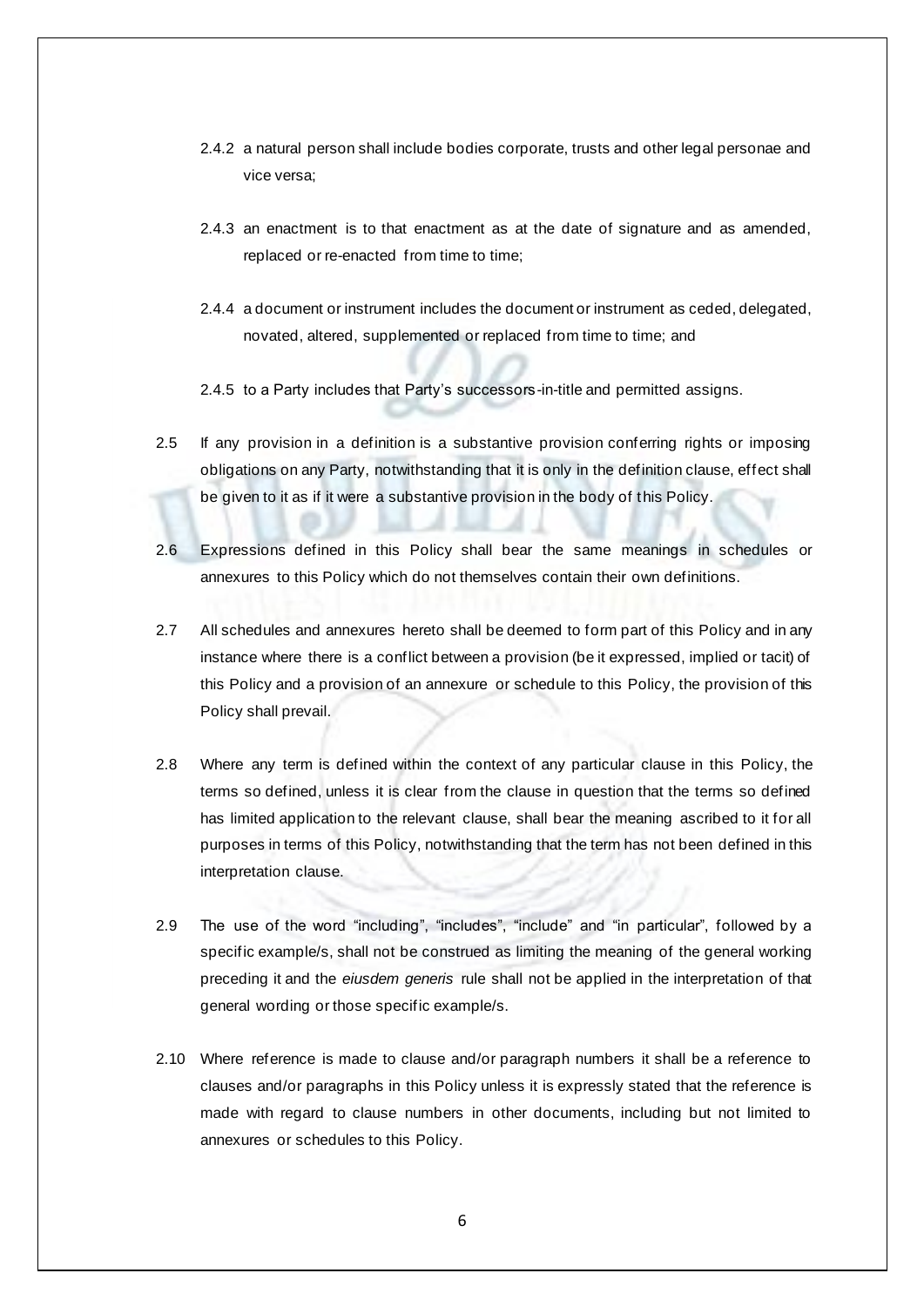- 2.11 The use of any expression covering a process available under South African law such as a winding-up (within limitation *eiusdem generis*) shall, if any of the Parties is subject to the law of another jurisdiction, be construed as including any equivalent or analogous proceedings under the law of such def ined jurisdiction.
- 2.12 The rule of interpretation of contracts that, in the event of ambiguity, the policy must be interpreted against the party responsible for the drafting of the policy does not apply.
- 2.13 The termination of this Policy does not affect those of its provisions which expressly provide that they will operate after termination, or which must continue to have effect after termination, or which must by implication continue to have effect after termination.

#### <span id="page-6-0"></span>**3. POLICY PURPOSE**

- 3.1. The Company and its Employees are the Responsible Parties for the processing of Personal Data obtained through its platforms, which without limitation includes, its websites. This Policy applies to all Personal Data processed by the Company and its Employees regardless of the location where the Personal Data is stored and regardless of the Data Subject.
- 3.2. The purpose of this Policy is to protect the Company from the compliance risks associated with processing of Personal Data, including breach of confidentiality, damage to reputation and failure to procure the necessary consent to use the Personal Data of the Data Subject.
- 3.3. This Policy entrenches the Company's commitment to the right to privacy and protection of Personal Data through compliance with POPIA and the GDPR and reasonable best industry practice, as well as a culture of privacy within the Company. The Company endeavors giving effect to the right of privacy and Personal Data through the implementation of the following practices:
	- 3.3.1. internal controls;
	- 3.3.2. practices which provide reasonable assurance that the rights of Data Subject are protected and balanced with the legitimate needs of the Company; and
	- 3.3.3. awareness training and guidance to individuals who process Personal Data.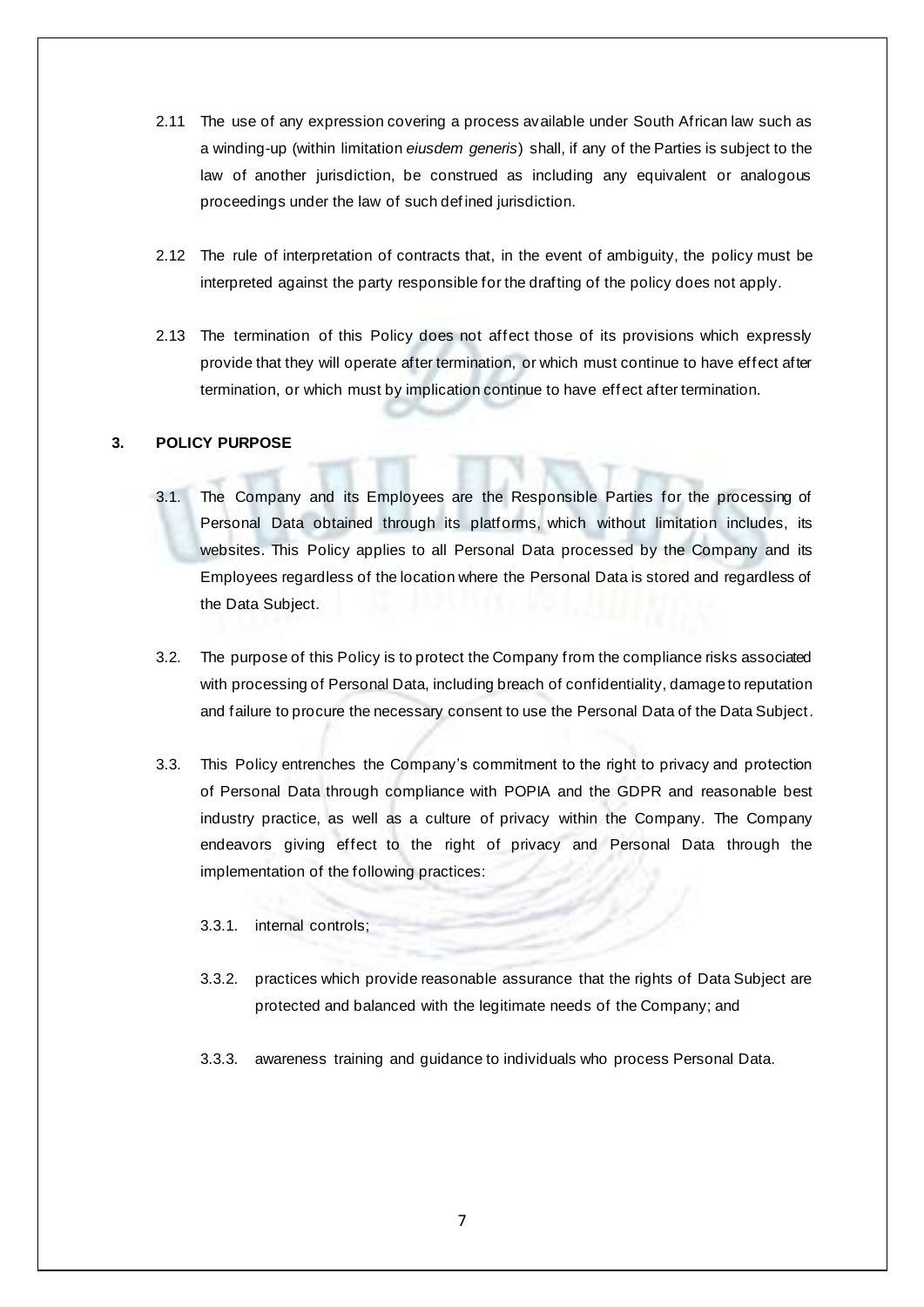#### <span id="page-7-0"></span>**4. POLICY SCOPE AND APPLICATION**

- 4.1 The scope and application of this Policy shall, subject to POPIA and the GDPR, find application to the following persons:
	- 4.1.1 All Employees who are employed by the Company whether on a permanent, part time and/or contract or temporary basis;
	- 4.1.2 All service providers who have entered into a contractual relationship with the Company for the supply of goods and/or services; and
	- 4.1.3 Any other relevant external parties engaged with the Company in their professional and/or personal capacity, which is not provided for above.
- 4.2 This Policy will be made available to all Associated Persons, upon the written request thereof by the aforementioned in electronic format and/or hard copy.
- 4.3 It is the responsibility of all Associated Persons as set out in this Policy, to familiarise themselves with the contents of this Policy as well as any accompanying schedule and/or annexure(s) attached hereto and as amended from time to time.

# <span id="page-7-1"></span>**5. POLICY PRINCIPLES**

- 5.1 Accountability
	- 5.1.1 The Company and its Associated Persons will ensure POPIA, the GDPR and the provisions of this Policy are complied with through awareness training, building a culture of privacy, and encouraging desired behavior. The Company undertakes to pursue appropriate action against individuals who through their actions and/or omissions, be it intentional or negligent, fail to comply with this Policy.

#### 5.2 Processing Limitation

- 5.2.1 Personal Data processed under the control of the Company and its Associated Persons will be processed in a fair, lawful, and limited manner, only with the consent of the Data Subject, and only for a specified purpose.
- 5.2.2 Consent will be obtained prior to processing Personal Data from the Data Subject.
- 5.2.3 The Data Subject must be informed that their Personal Data may be shared with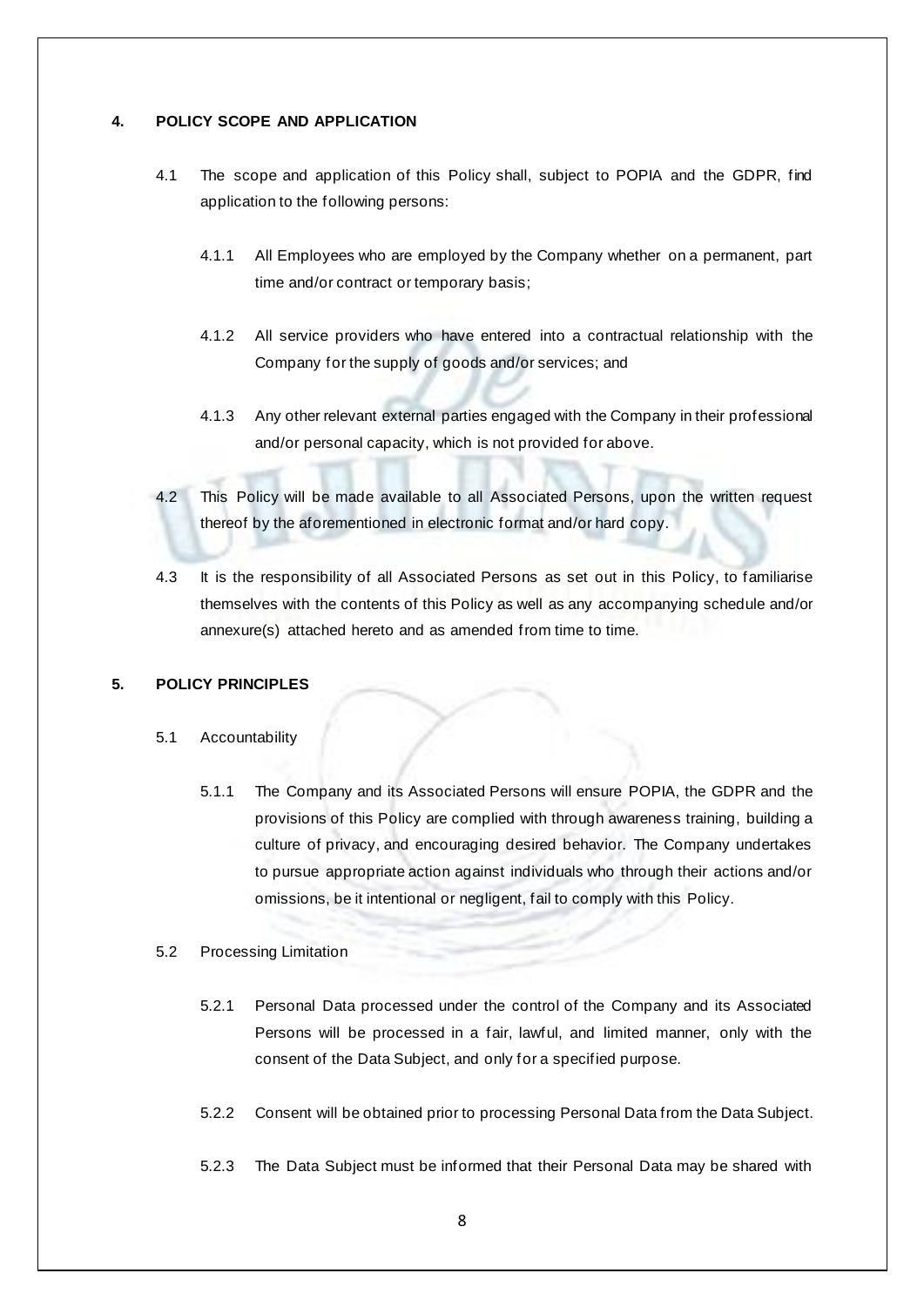other entities by virtue of the nature of services provided by the Company.

- 5.3 Purpose Specification
	- 5.3.1 The Company and its Associated Persons will only process Personal Data for a specific purpose and/or legitimate reasons of which the Data Subject must be informed of prior to processing.
- 5.4 Further Processing Limitation
	- 5.4.1 The Company and its Associated Persons shall not process information for another purpose unless that purpose is directly relatable to the original specified purpose as communicated to the Data Subject. Should the processing of information for any other purposes be required, the Company and its Associated Persons shall procure the prior written consent from the Data Subject.
- 5.5 Open Communication
	- 5.5.1 The Company and its Associated Persons shall take the necessary steps to ensure that Data Subjects are informed that their Personal Information is being collected and the purpose for which it is being processed.
- 5.6 Security Safeguards
	- 5.6.1 The Company and its Associated Persons shall ensure that Personal Data is adequately protected by means of a secure filing system, with security measures to minimize risk of loss, unauthorized access, disclosure, interference, modification or destruction.
	- 5.6.2 Security measures will be regularly reviewed and tested to prevent unauthorized access and to combat cyber-attacks on IT networks.
- 5.7 Transferring Personal Data
	- 5.7.1 Personal Data will only be transferred where the prior consent of the Data Subject has been obtained, a legal obligation, in the performance of services by, or pursuit of a legitimate interest of the Company and its Associated Persons.
- 5.8 Data Minimization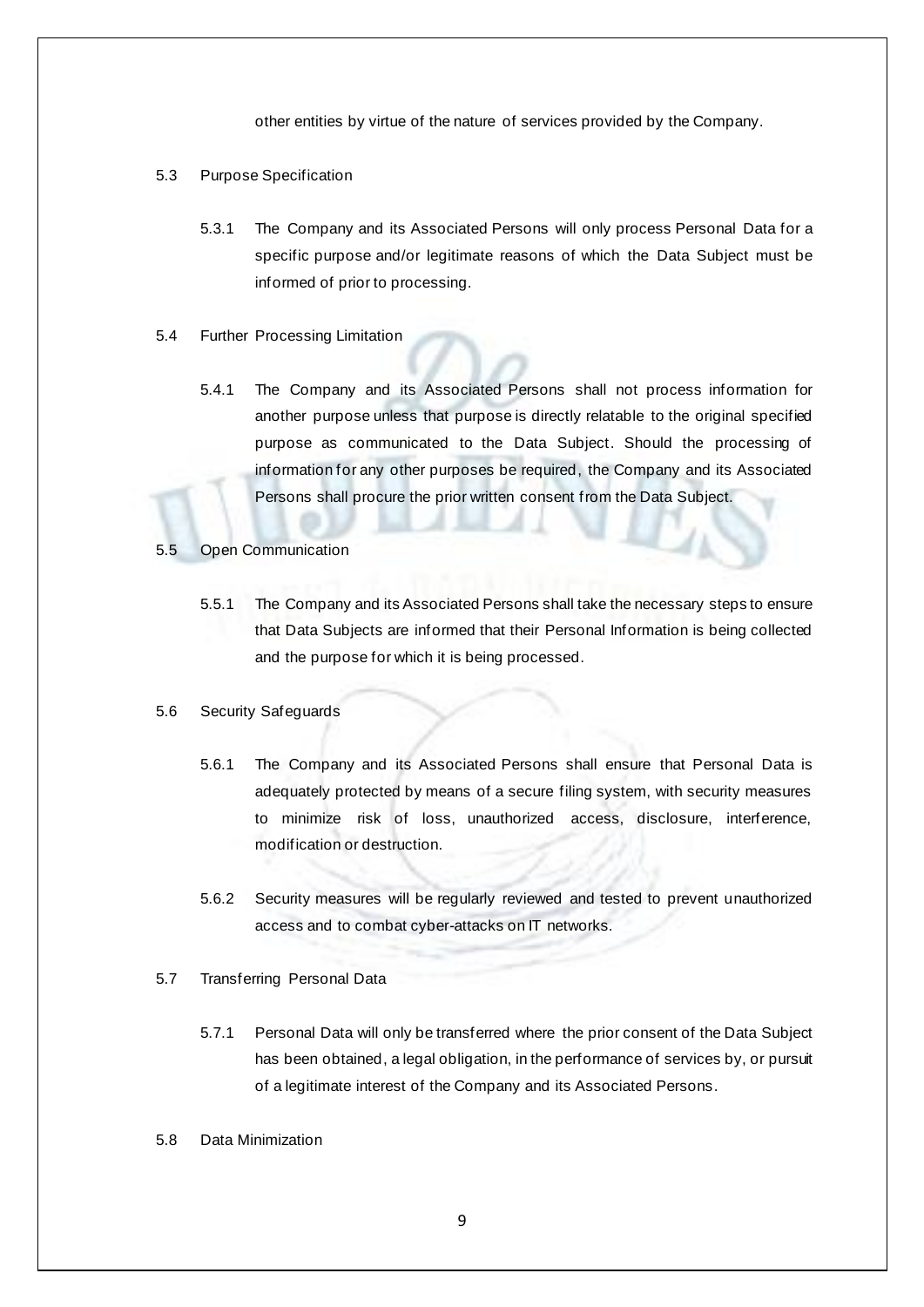5.8.1 The Company and its Associated Persons will only collect and process as much Personal Data as absolutely necessary and solely for the purposes specified by the Company.

#### 5.9 Accuracy

5.9.1 The Company and its Associated Persons shall always take reasonable steps to ensure that the Personal Data that is stored by the Company is accurate and up to date.

#### 5.10 Storage Limitation

5.10.1 All Personal Data processed by the Company and its Associated Persons will only be stored by the Company for as long as reasonably necessary for the specified purpose.

# <span id="page-9-0"></span>**6. WHEN IS DATA ALLOWED TO BE PROCESSED**

- 6.1 Data may only be processed by the Company and its Associated Persons in the following instances:
	- 6.1.1 Where the Data Subject has given the Company and/or its Associated Persons specific, unambiguous consent to process the data;
	- 6.1.2 Where the processing of the data is necessary to execute or to prepare to enter into a contract to which the Data Subject is a party;
	- 6.1.3 Where the Company and/or its Associated Persons is required to process the Personal Data to comply with a legal obligation;
	- 6.1.4 Where the Company and/or its Associated Persons is required to process the Personal Data to save an individual's life; and
	- 6.1.5 Where the The Company and/or its Associated Persons has a legitimate interest to process the Personal Data.

# <span id="page-9-1"></span>**7. DATA BREACH**

7.1 The Company shall comply with all applicable laws regarding the notification of Data Subjects in the event of an unauthorized release of Personal Data and notification other unauthorized Personal Data and information disclosures.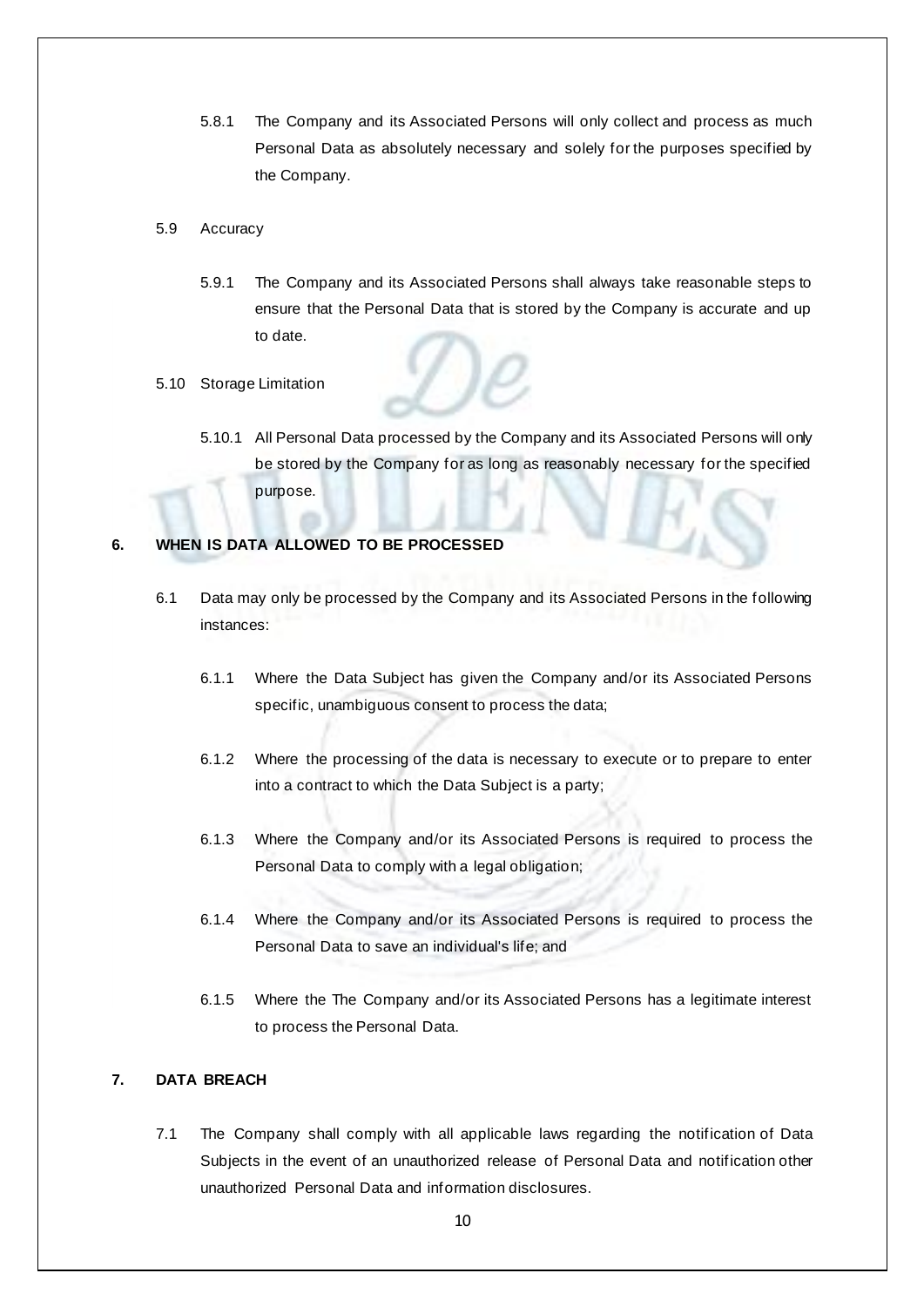7.2 The Company shall, within 72 hours of discovering any breach of the Company's security obligations or of any other event requiring notification under applicable law, notify the Data Subject, and any other individuals the law requires to be notified, of the breach or other events by telephone and/or by way of electronic mail.

# <span id="page-10-0"></span>**8. TERM**

- 8.1 This Policy shall come into force and effect on the Commencement Date and shall continue thereafter for the Initial Term.
- 8.2 After the expiry of the Initial Term, this Policy shall be renewed by the Company.
- 8.3 Prior to the renewal of this Policy, the Company shall notify the Employees in writing within 3 (three) months prior to the expiration of the Initial Period, of its intention to extend this Policy, inclusive of the proposed terms of extension.

#### <span id="page-10-1"></span>**9. RULES IN TERMS OF THIS POLICY**

- 9.1 Associated Persons
	- 9.1.1 All Associated Persons processing Personal Data on behalf of the Company will, during the course of their employment or performance of services, gain access to Personal Data under the control of the Company. These Associated Persons are required to treat Personal Data with the utmost care and confidentiality and are to respect the privacy of Data Subjects.
	- 9.1.2 Associated Persons may not directly or indirectly disclose any part of Personal Data to the public, another unauthorized person or third party, either within or outside the organization, unless the information is already publicly known, or the disclosure is necessary to perform his/her duties or fulfil a lawful obligation.
	- 9.1.3 Associated Persons must request clarification from the authorized management personnel if there is any uncertainty about any aspect related to the protection of Personal Data.
	- 9.1.4 Associated Persons may only process information in the following circumstances:
		- 9.1.4.1 the Data Subject has consented;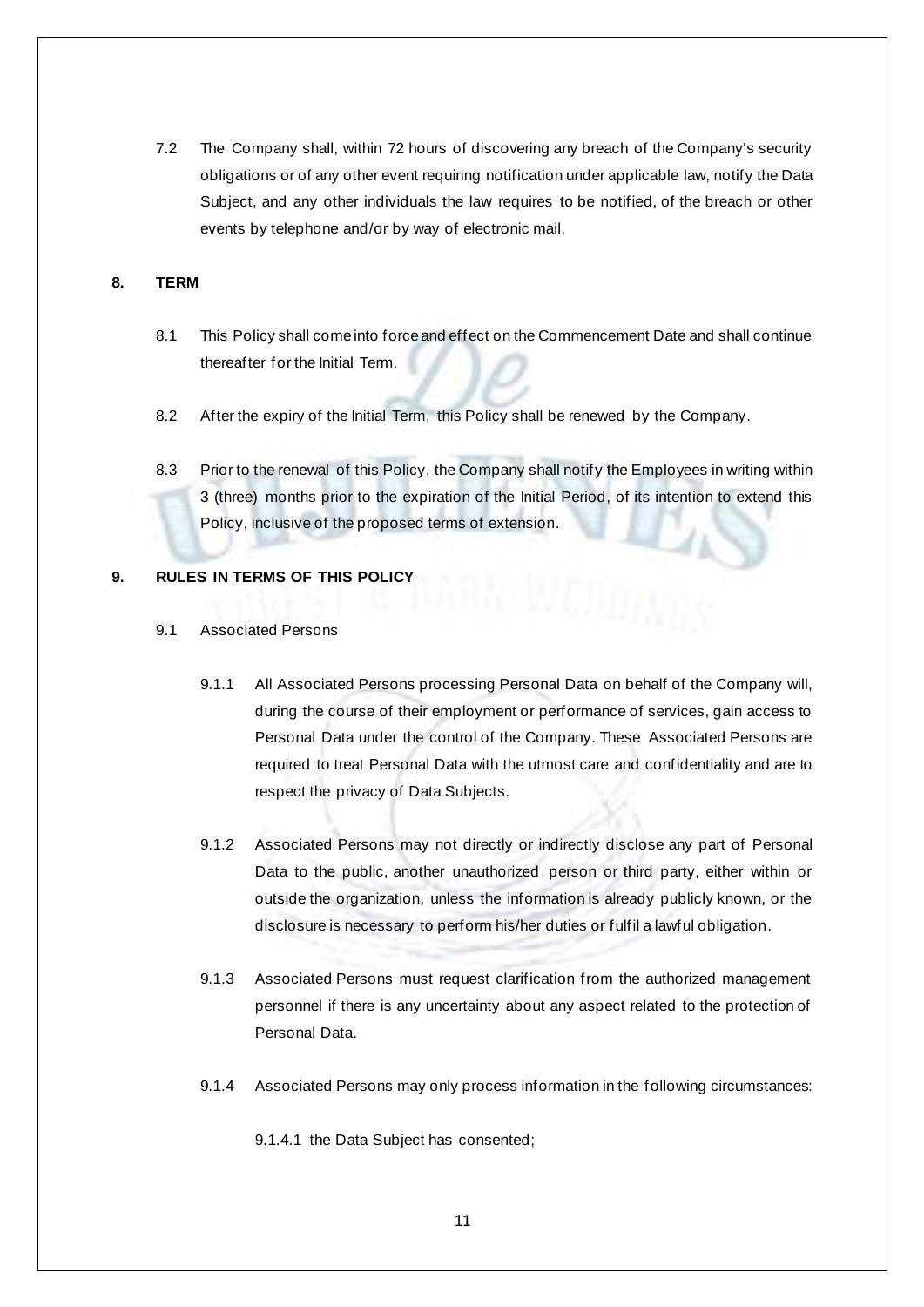- 9.1.4.2 processing is necessary for the performance of duties or provision of services by the Responsible Party;
- 9.1.4.3 a legal obligation on the Responsible Party;
- 9.1.4.4 pursuit of a legitimate interest by the Responsible Party.
- 9.1.5 Associated Persons will under no circumstances:
	- 9.1.5.1 process Personal Data which is not required to perform their work-related tasks or duties;
	- 9.1.5.2 save copies of Personal Data directly to their own private computers, laptops, tablets or mobile devices;
	- 9.1.5.3 share Personal Data informally or by means of unencrypted electronic communications (email, text message, etc.);
	- 9.1.5.4 transfer Personal Data without the express permission of the Data Protection Officer.
- 9.1.6 Associated Persons are responsible for:
	- 9.1.6.1 taking sensible precautions to keep all Personal Data they come into contact with secure;
	- 9.1.6.2 keeping areas where Personal Data may be found organized and to a minimum, with all confidential information out of view from unauthorized persons at all times;
	- 9.1.6.3 ensuring Personal Data is encrypted prior to transmitting electronically;
	- 9.1.6.4 making sure all computers, laptops, tablets, mobile devices, flash drives and any other device containing Personal Data is password protected and never left unattended where it may be accessed by an unauthorized person. Passwords must be changed regularly and never shared with unauthorized persons or stored as plain-text;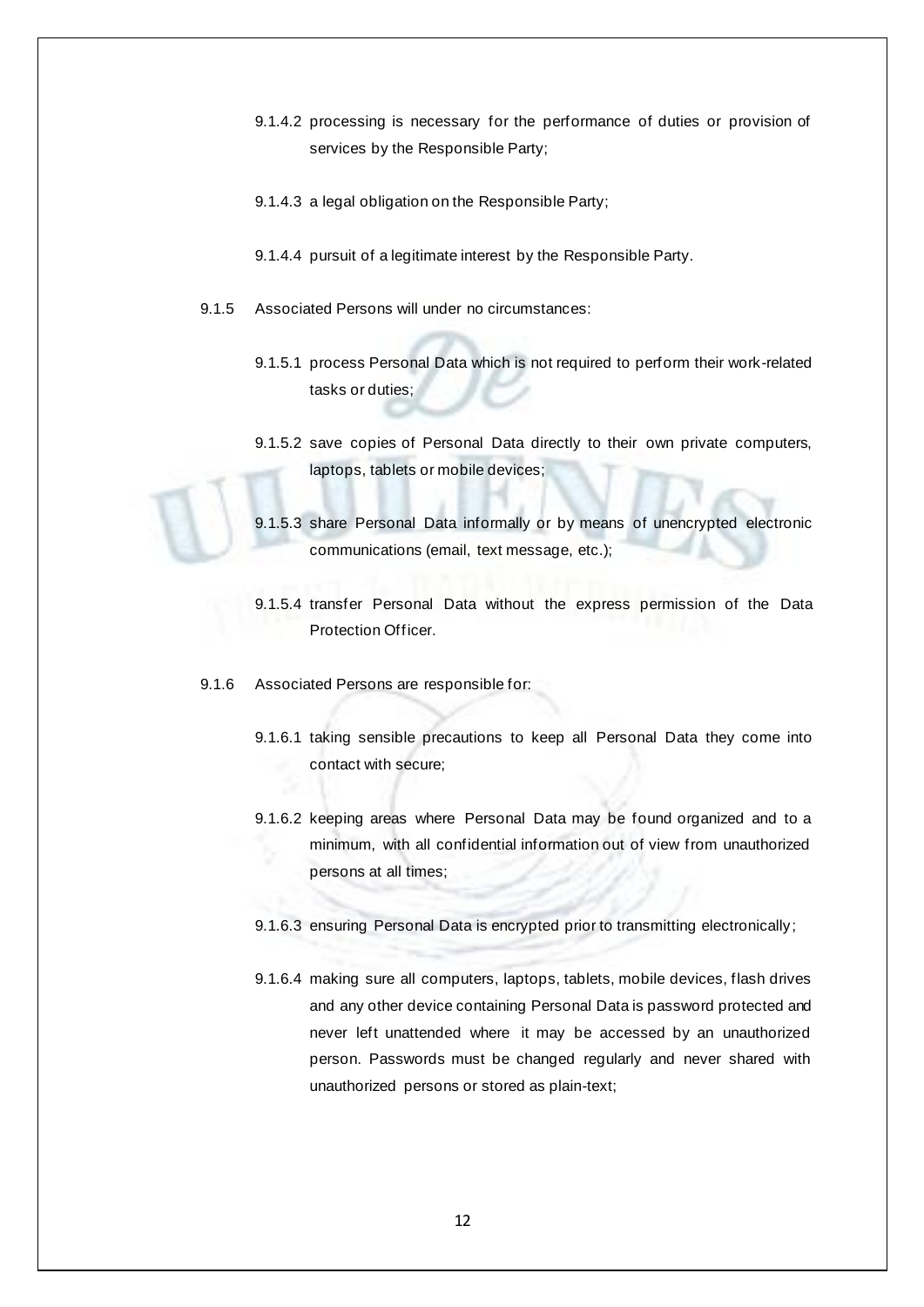- 9.1.6.5 switching off devices or locking the screen when not in use (external drives, CDs, DVDs and other removable storage devices must be locked away when not in use);
- 9.1.6.6 undergoing and taking proper note of awareness training provided to them;
- 9.1.6.7 ensuring Personal Data is never discussed in public areas or with unauthorized individuals.
- 9.1.6.8 Should a person suspect or be aware of any security breach or breach of this Policy, they must immediately report it to the Data Protection Officer.
- 9.1.7 Disclosing of Confidential Information
	- 9.1.7.1 Confidential Information will not under any circumstances be disclosed to any third party by any Associated Persons without prior written authority from the Data Protection Officer.
	- 9.1.7.2 Any requests directed to any Associated Persons for information that is considered to be Personal Data should be referred to the Data Protection Officer, who will, in consultation with Mr Flippie Groenewald, review and prepare a response in line with the applicable laws.

#### <span id="page-12-0"></span>**10. DATA SUBJECT ACCESS REQUESTS**

- 10.1 All Data Subjects are entitled to request information from the Company pertaining to the Data Subject's Personal Data that is held by the Company.
- 10.2 All requests for information should be made in writing by the Data Subject to the Company. The Company will furnish the Data Subject with the requested information within 14 (fourteen) days from the date of receipt of the written request by the Company.
- 10.3 Prior to furnishing the Data Subject with the requested information, the Company will first have to verify the identity of the Data Subject.

# <span id="page-12-1"></span>**11. ENQUIRY PROTOCOL AND GUIDELINES**

11.1 All Associated Persons are prohibited from commenting and/or making any public statement in respect of the Personal Data/information unless prior written approval (which may or may not include limitations) have been obtained Data Protection Officer.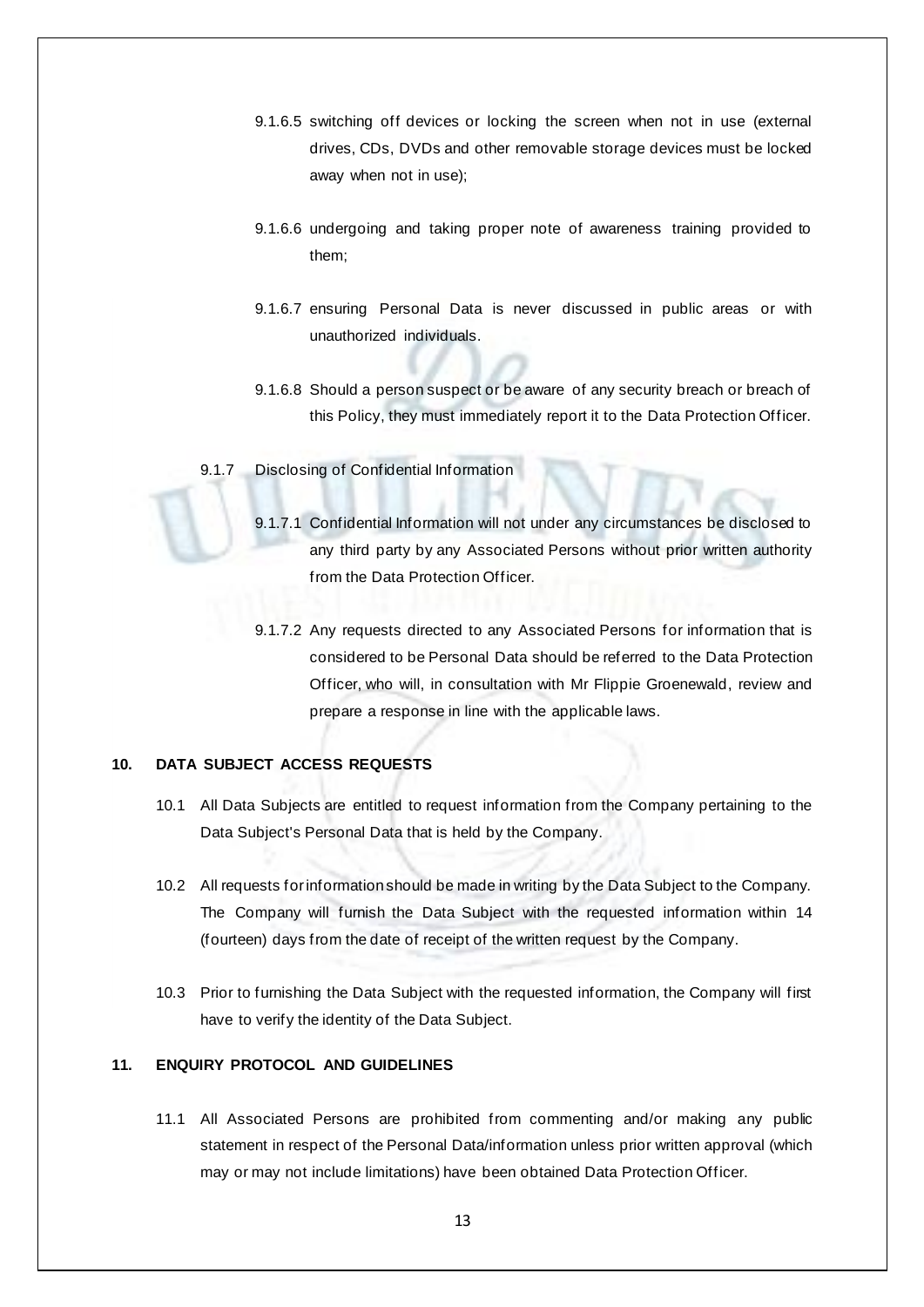- <span id="page-13-1"></span>11.2 All Associated Persons shall notify Data Protection Officer in writing should a third party contact the Associated Person regarding any Personal Data/information related matter.
	- 11.2.1 The written notification contained in [11.2](#page-13-1) above, shall, without limitation, include the following information:
		- 11.2.1.1 The full names and identity number of the third party;
		- 11.2.1.2 The contact details of the third party; and
		- 11.2.1.3 The nature and purpose of the third party contacting the Associated Person.
	- 11.2.2 Upon receipt of the notification contained i[n 11.2](#page-13-1) above, the Data Protection Officer shall as soon as reasonably possible formulate a written review and recommendation which shall be submitted to Flippie Groenewald for consideration and approval.
	- 11.2.3 Flippie Groenewald shall as soon as reasonably communicate his decision (along with any comments regarding the implementation of the decision, where applicable) to Data Protection Officer.
	- 11.2.4 The Data Protection Officer shall give effect and implement the findings of Flippie Groenewald an efficient manner.
	- 11.2.5 For sake of clarity, an Associated Person shall under no circumstances disseminate any Personal Data/information, unless obtaining the prior written approval from the Data Protection Officer and Flippie Groenewald.

# <span id="page-13-0"></span>**12. BREACH OF THIS POLICY**

#### 12.1 **By Employee(s)**

- 12.1.1 Any breach of this Policy by an Employee shall result in disciplinary action being taken against the Employee in terms of the disciplinary procedures of the Company.
- 12.1.2 In the event that an Employee fails to comply with this Policy, the Company may at their sole and absolute discretion: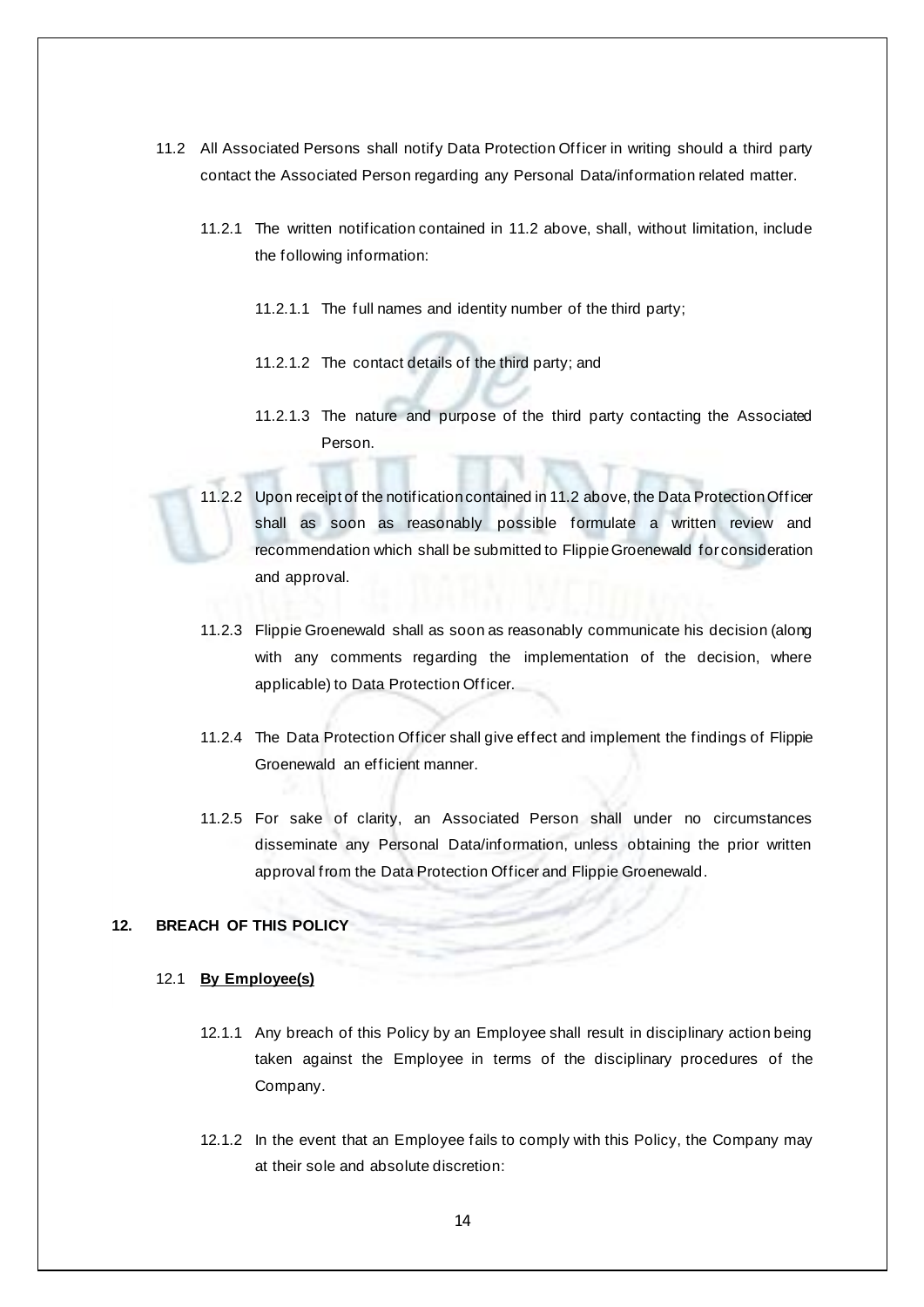- 12.1.2.1 institute disciplinary action against that Employee, which may result, without limitation, result in:
	- 12.1.2.1.1 the Employee being furnished with written warning (first and/or final); and/or
	- 12.1.2.1.2 the dismissal of Employee.
- 12.1.2.2 Report the matter to the relevant civil or criminal bodies for further action in terms of the laws of South Africa.
- 12.1.3 An Employee shall within twenty-four (24) hours of termination of employment, remove all references to the Company from their personal Social Media platforms and/or accounts.

#### 12.2 **By any Person(s)**

- 12.2.1 Should any Person commit a Breach of any provision of this Policy and, if such Breach is capable of being remedied, fails to remedy the Breach within 5 (five) business days after the delivery to the Person of written notice by the Company requiring that the Breach be remedied, the Company shall, in addition and without prejudice to any other rights which it may have in terms of this Policy or in law, terminate any contractual relationship that subsists with the Person at the relevant time and claim damages, alternatively claim specific performance and/or any damages suffered.
- 12.2.2 Should the Company instruct attorneys to take any action in terms hereof, then the Person agrees and undertakes to pay all costs incurred by the Company on an attorney and own client scale, which may arise as a result of the breach of any term in this Policy.

# <span id="page-14-0"></span>**13. REVIEW, MONITORING AND EVALUATION OF THE POLICY**

#### 13.1 **Monitoring**

13.1.1 The Data Protection Officer shall be responsible for monitoring the application of this Policy, which shall without limitation include the following: